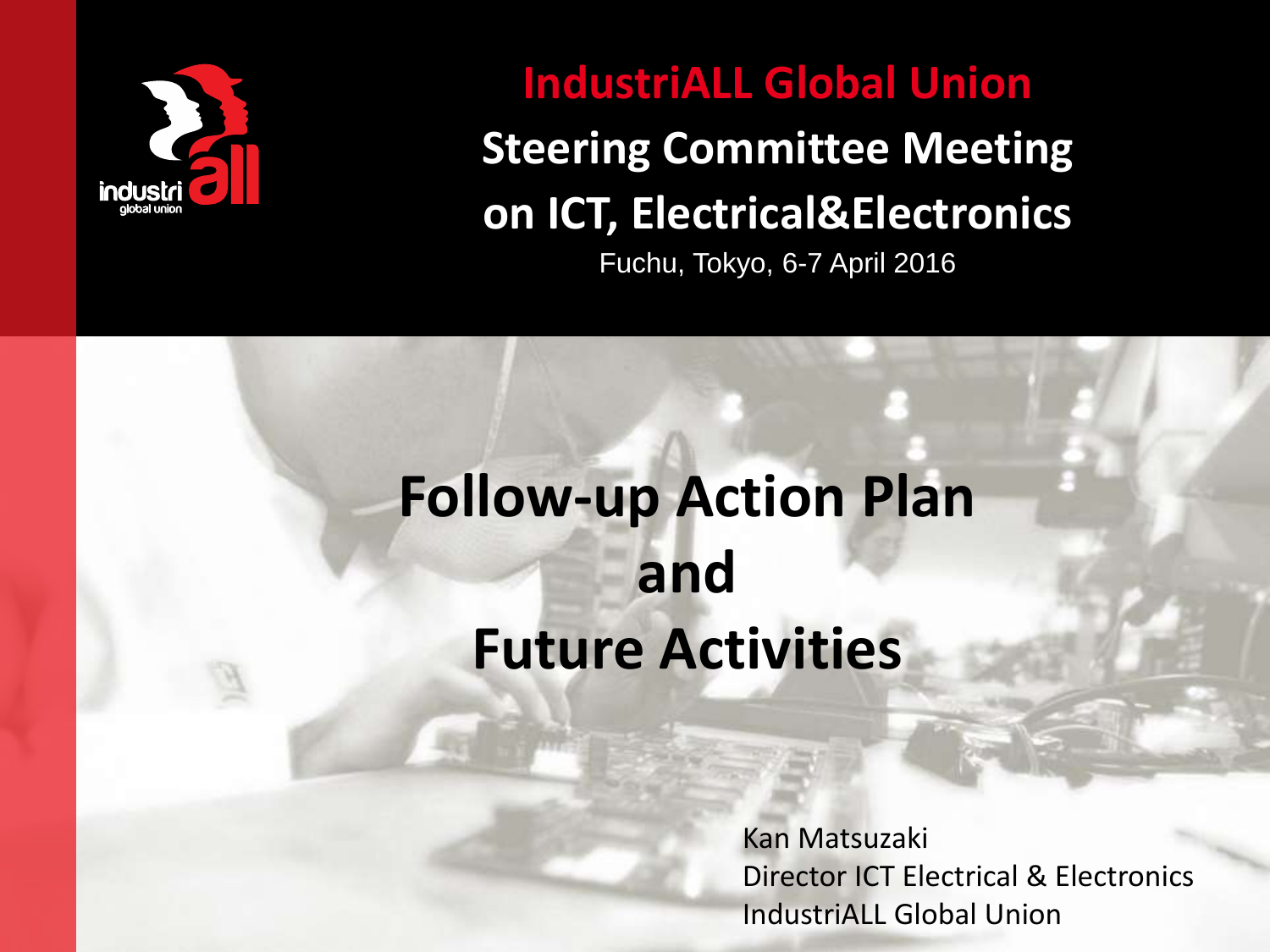## **ICT EE Action Plan** Points to strengthen in 2016-2017

#### **1.Build Union Power throughout the world by:**

Focusing on organizing, gaining union density, improving collective bargaining rights and social dialogue in the Information and Communications Technology (ICT), Electrical and Electronics industry and its **supply chains**;

#### 2. **Confront global capital by:**

Developing and advancing the processes of **creating strong trade union networks** at all levels, such as Multinational Corporations (MNCs), commercial sectors, regions, and countries for strengthening solidarity among affiliated trade union organizations;

Deepening mutual understanding and **cooperation on MNCs with Chinese workers**

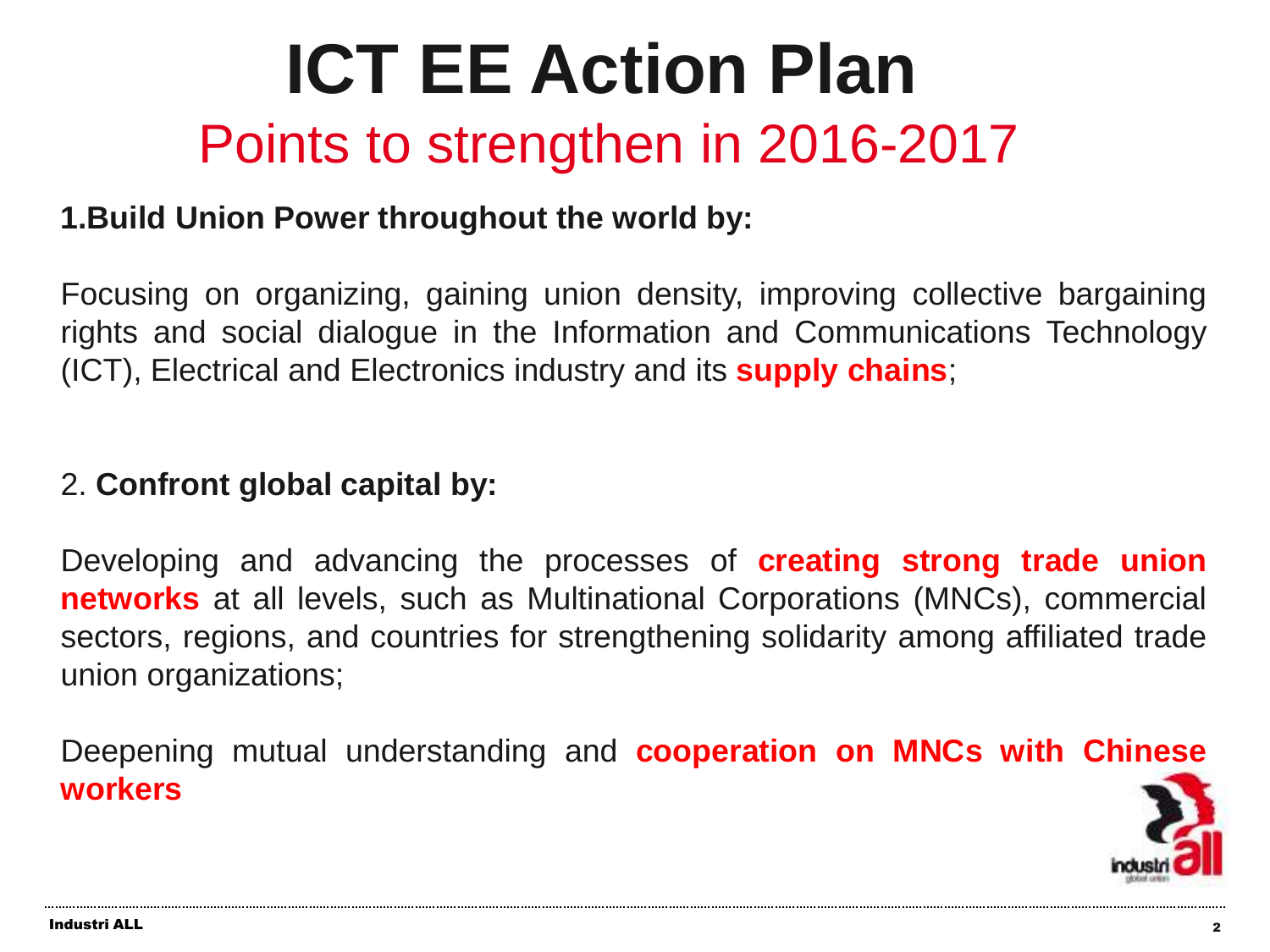## **ICT EE Action Plan** Points to strengthen in 2016-2017

#### 3. **Defend workers' rights by:**

Demanding governments strictly implement international rules such as the ILO core labour standards, throughout the **supply chains**;

Promoting fundamental rights on **occupational health and safety (OHS) and sustainable employment** with effective workplace protection through collective bargaining and full access to information on all workplace materials;

#### 4. **Fight precarious work by:**

**Promoting long-term employment relationships** and demanding governments and employers to establish mechanisms that favour them;

**Fostering tripartite collaboration for dealing with temporary and other forms of precarious employment** as per the points of consensus of the ILO Global Dialogue Forum on Adaptability of Companies to Deal With Fluctuating Demands and Incidence of Temporary and other Forms of Employment Electronics that took place on 9-11 December 2014 in Geneva;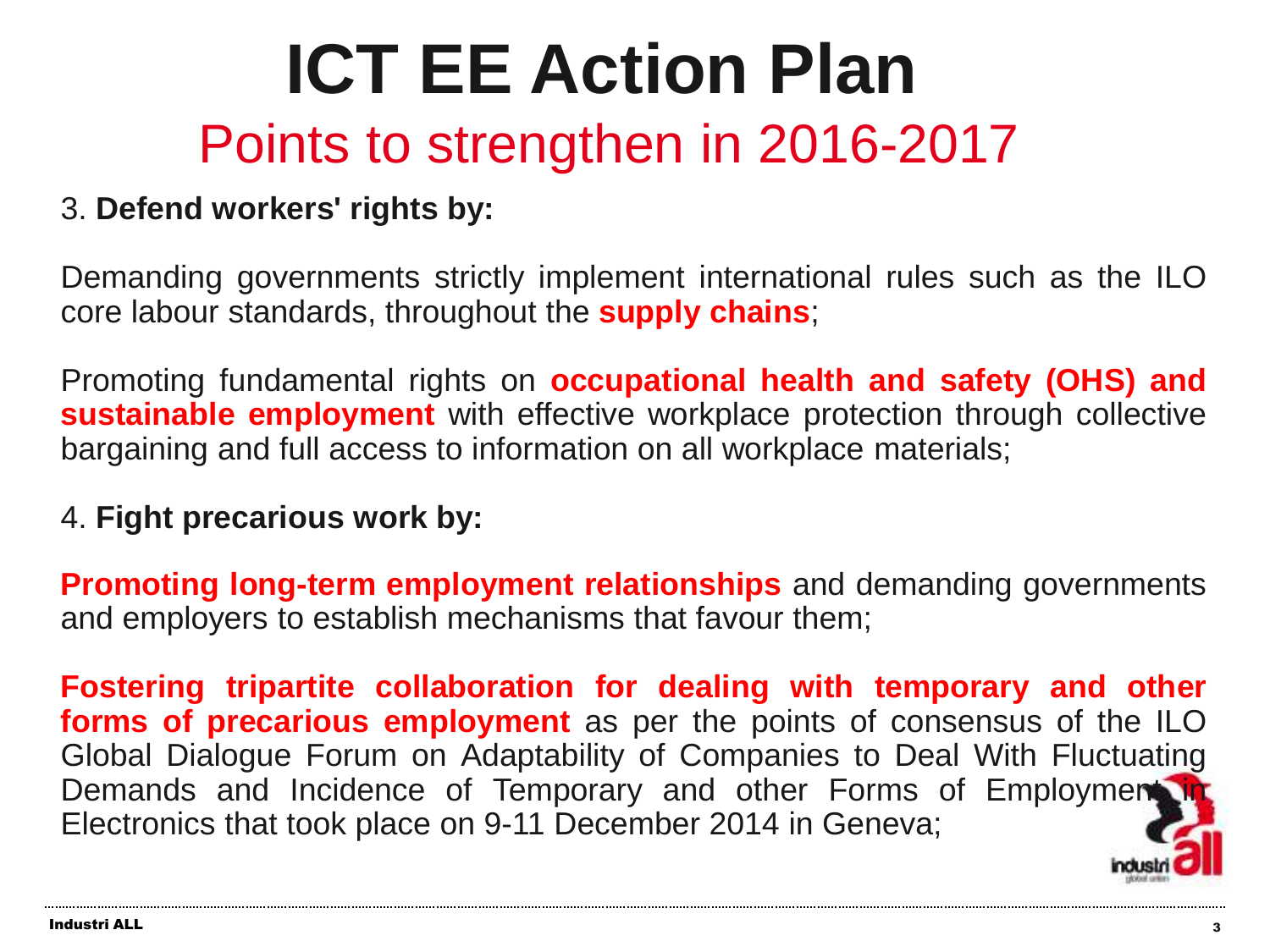## **ICT EE Action Plan** Points to strengthen in 2016-2017

**Expanding education and training activities** related to workers' basic rights including social security and living wages;

**Organizing precarious workers, women workers, young workers and migrant workers;**

5. **Ensure sustainable industrial employment by:**

**Developing sustainable industrial policy and strengthening demands** on governments in cooperation with the national centers and other industrial unions in their respective countries;

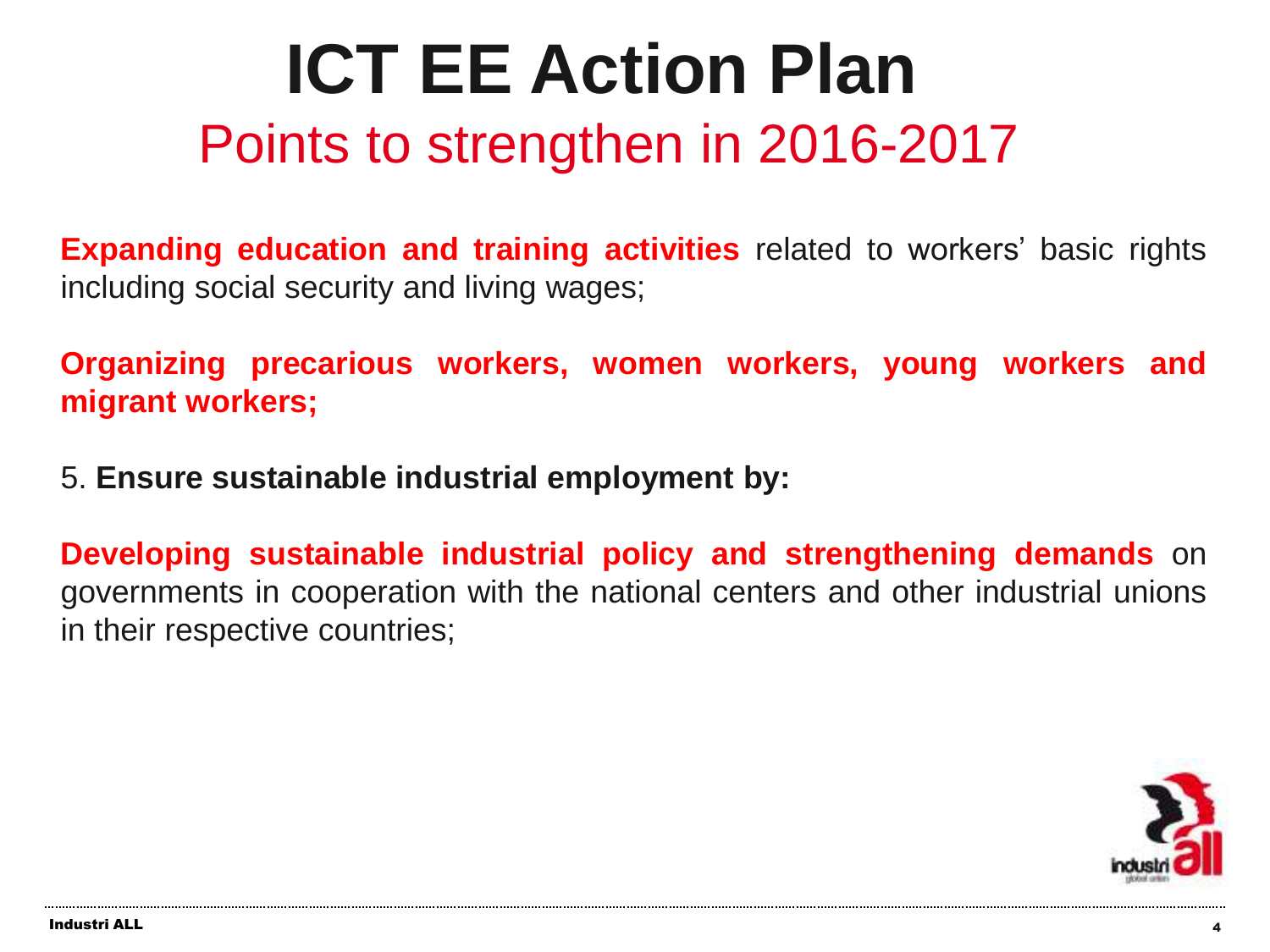

## **IndustriALL Congress 2016**

3-7 October 2016 in Rio de Janeiro

| Monday 3 October    | 09:00-10:30                 | Women's Committee                |
|---------------------|-----------------------------|----------------------------------|
| Monday 3 October    | 11:00-12:30                 | <b>Executive Committee</b>       |
| Monday 3 October    | 14:00-15:00                 | Africa Regional Conference       |
| Monday 3 October    | 15:30-16:30                 | North America Regional           |
|                     |                             | Conference                       |
| Monday 3 October    | 16:30-17:30                 | Latin America Regional           |
|                     |                             | Conference                       |
| Monday 3 October    | 18:00-20:00                 | Youth Event                      |
| Tuesday 4 October   | 09:00-10:00                 | Asia-Pacific Regional            |
|                     |                             | Conference                       |
| Tuesday 4 October   | 10:00-11:00                 | <b>MENA Regional Conference</b>  |
| Tuesday 4 October   | 11:30-12:30                 | Europe Regional Conference       |
| Tuesday 4 October   | 18:00-22:00                 | <b>Congress Opening Ceremony</b> |
|                     |                             | and reception                    |
| Wednesday 5 October | 09:00-12:30 and 14:00-17:30 | Congress Plenary session         |
| Thursday 6 October  | 09:00-12:30 and 14:00-17:30 | Congress Plenary session         |
| Thursday 6 October  | 19:00                       | <b>Congress Party</b>            |
| Friday 7 October    | 09:00-12:30                 | Congress Plenary session         |
| Friday 7 October    | 14:00-16:00                 | <b>Executive Committee</b>       |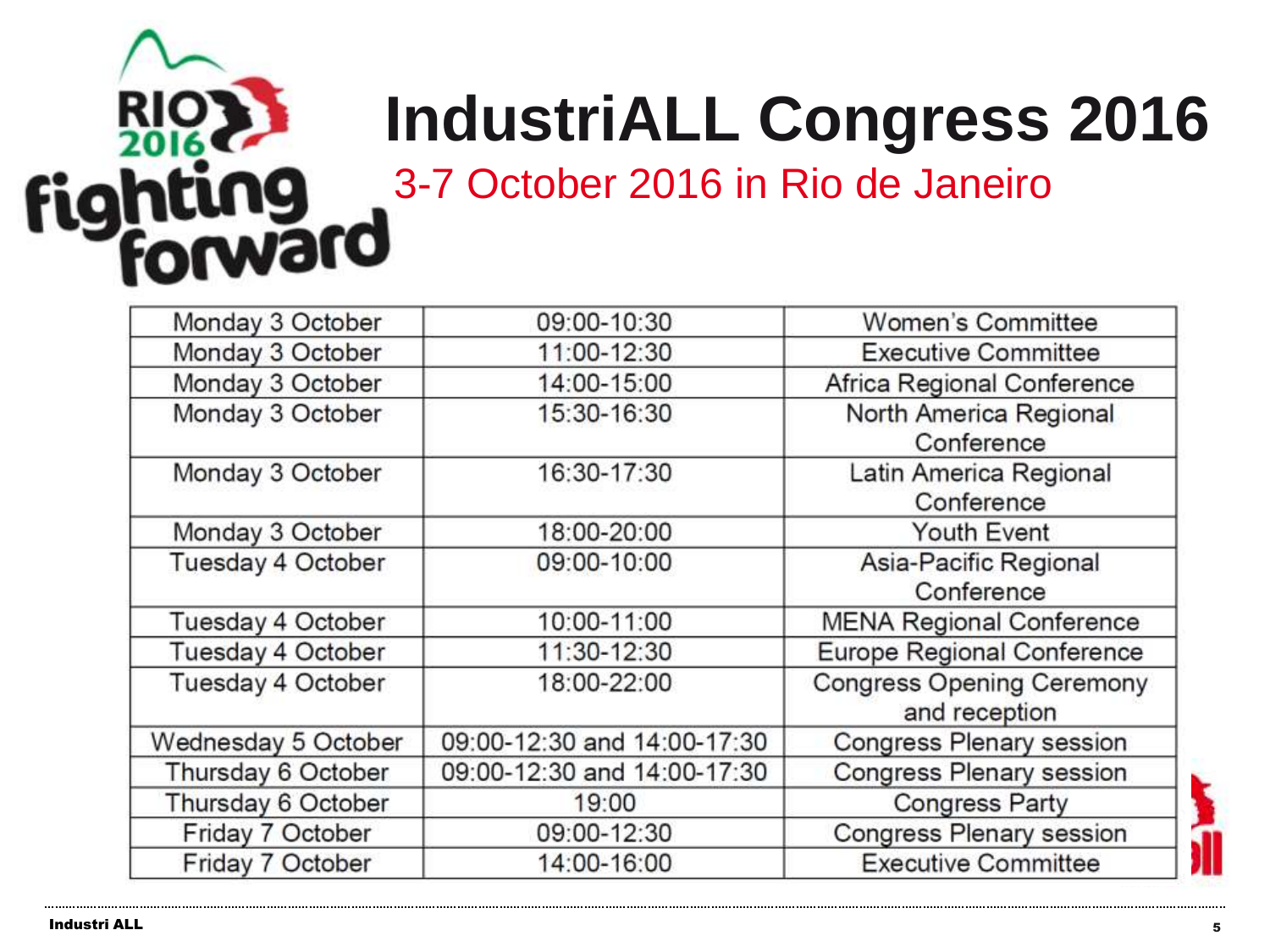

## **IndustriALL Congress 2016**

3-7 October 2016 in Rio de Janeiro

### **KEY POINTS**

### **Statutes**

- Minimum 40% women's representation at all levels of decision making bodies.
- Affiliation Fees
- Number of electing leadership(President, Vice Presidents, General Secretary, Assistant General Secretaries)
- Executive Committee members

### **Action Plan**

Five key goals: Defend workers' rights, Build union power, Confront global capital, Fight precarious work, and Promote sustainable industrial policy